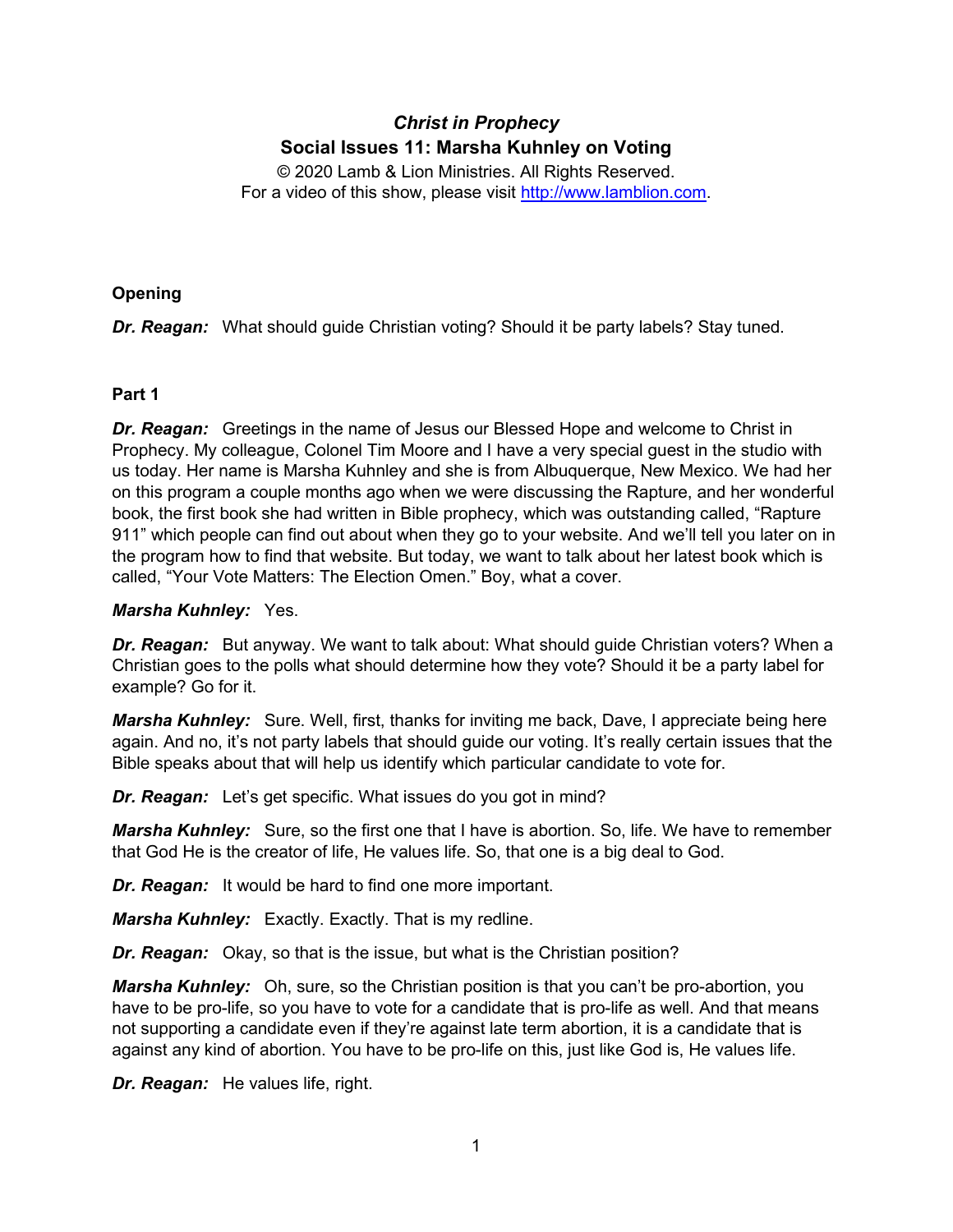#### *Tim Moore:* Yes.

*Marsha Kuhnley:* Absolutely. I found even as I served in the legislature, Marsha, in Kentucky, that I could determine where a particular elected official was going to come down on a whole host of issues based on what they declared on life. And what was most galling and very, very sad was there were a number of folks who would declare themselves, "Oh, I'm pro-life," until it came time for a vote, and then they would waver, or they'd actually slip out of the room and disappear and they would not vote for life. And so, really they were not pro-life. We had a few that fragrantly violated their own vow to support all pro-life legislation and they refused to do it.

*Dr. Reagan:* Tell her about your shocking correspondence with the nuns.

**Tim Moore:** Oh, well, when I was early on in my legislative tenure I got letters from all sorts of people. I got a letter from a group of nuns in Kentucky, Catholic nuns, and they were advocating that I support various ecological efforts to save trees and save the ecology. And of course, I responded to them, as I wrote back to everyone who took the time to write me. And I said, "I believe that we should be a good steward of nature, and of the creation. The Lord has put us in charge of being stewards of the creation itself." But I said, "Of course one of the primary issues that I care about most is life, so I also believe that we should advocate for life especially the unborn, and the innocent life that God has created." And they wrote back to me and said, "We have enough babies. Just worry about saving the trees."

#### *Marsha Kuhnley:* What?!

*Tim Moore:* I thought, "Good heavens, a group of Catholic nuns that could care less about babies and is more concerned about trees." And that's really the state of our society.

*Marsha Kuhnley:* It is, yeah.

*Dr. Reagan:* Alright, what is another issues Christians should be concerned about?

*Marsha Kuhnley:* Well, the next one I go over in the book is on gender issues. So, this business around LGBTQ+ movement. Now, the Bible is very clear, even thought a lot of people don't think it is, the Bible is very clear.

**Dr. Reagan:** It's absolutely clear. Two genders.

*Marsha Kuhnley:* Yes. God created men and women. And He sanctified marriage with a man and a woman.

*Dr. Reagan:* I think in New York City now they have recognized over 50 genders.

*Marsha Kuhnley:* My goodness. Yeah, that's the plus, it is will never end.

*Tim Moore:* It won't end.

*Dr. Reagan:* Because it will keep growing and growing.

*Marsha Kuhnley:* Yes, yes.

*Tim Moore:* The confusion that reigns, and the deception. You know I find it fascinating, the things that you are speaking of whether it is abortion or life, the gender wars and some of the sexual revolution, obviously we believe in the sanctity of marriage, as instituted by God. And even religious liberty which I have a feeling we are going to touch on.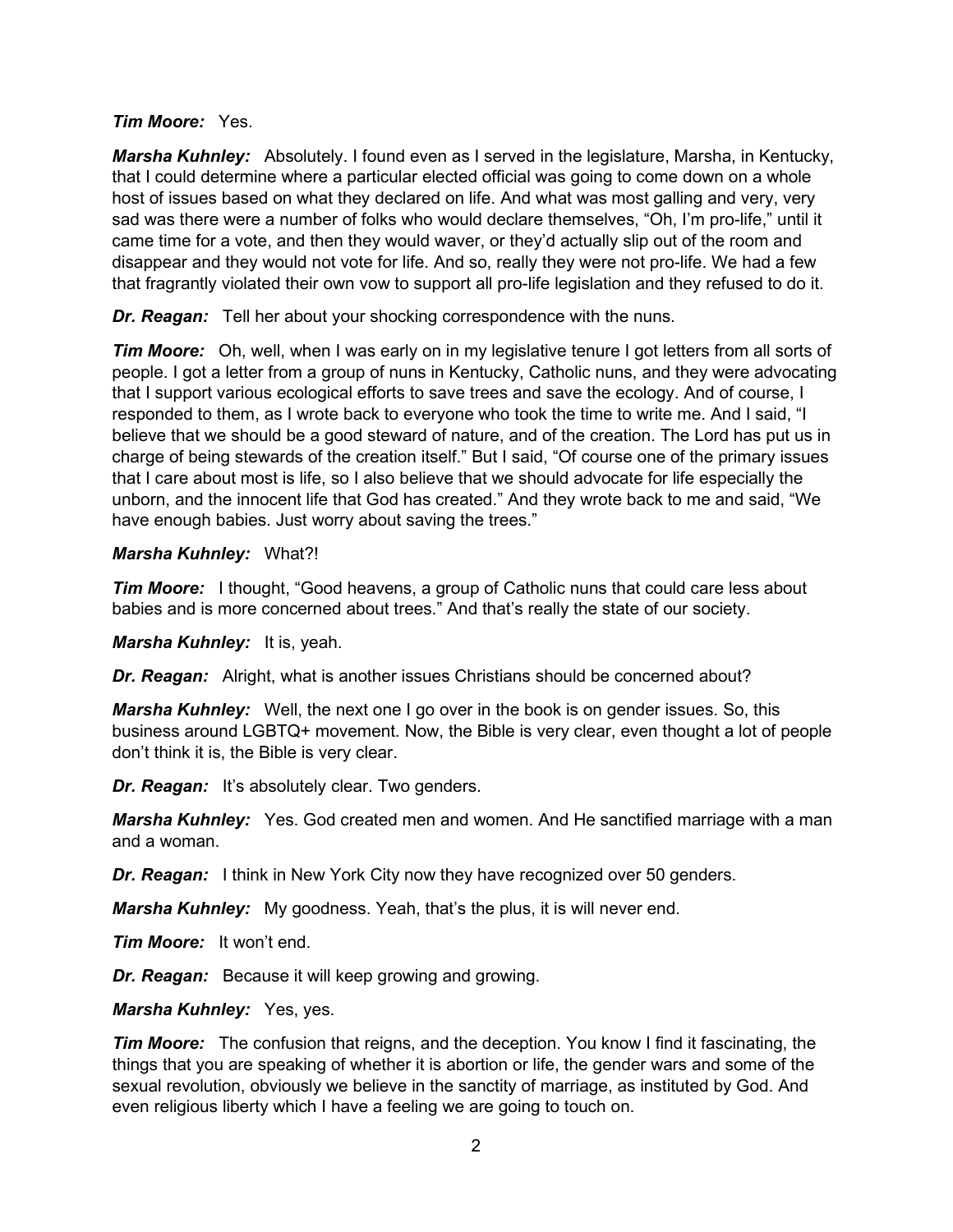#### *Marsha Kuhnley:* Oh, yeah.

*Tim Moore:* Those are things that were exposed by the Manhattan Declaration. I actually promoted that in Kentucky, and in a number of other states have; declaring a Christian cry of conscious to support life, marriage, and religious liberty. And those are the three institutions that are under attack the most today by the radical left.

*Marsha Kuhnley:* Yes, they are. And in fact, in this whole LGBTQ+ agenda there is some legislature that's been proposed it is called the Equality Act. And it has nothing to do with equality whatsoever. In fact, it actually would be a significant impact on our religious liberty.

*Tim Moore:* Yes.

*Marsha Kuhnley:* It would essentially give LGBTQ+ persons all of their rights would trump everything else, including Christian's rights.

*Dr. Reagan:* I've noticed that for years in legislation that when somebody comes up with a radical piece of legislation they always give it some beautiful, emotional name.

*Marsha Kuhnley:* Right.

*Dr. Reagan:* And misleading name.

*Marsha Kuhnley:* Yes, it is very misleading.

*Dr. Reagan:* It appeals to the emotions and it's totally misleading. Let me ask you this: I find Christians saying to me today, "Well, I don't care about the marriage situation, that's settled the Supreme Court said it is okay, so it is okay."

*Marsha Kuhnley:* Well, I would say it doesn't matter what the courts say; it matters what God says. And as Christians we have to stand up for what the Bible says, and what God teaches. Because if we don't, I mean we are supposed to the ambassadors for Jesus down here, so if we are not standing up for Him who else is going to do it?

*Dr. Reagan:* Slavery was legal for 100 years in this country, did it make it right?

*Tim Moore:* No.

#### *Marsha Kuhnley:* No!

*Tim Moore:* No, it did not make it right. I use the example the Dred Scott Decision where the Supreme Court declared that a black man was equivalent to a horse. And I said, that is total abomination, and yet, that was a legal precedent. We obviously had to get beyond a Supreme Court precedent, and they finally recognized that the Supreme Court was wrong. Well, they are wrong in this case as well.

*Dr. Reagan:* They are wrong on abortion too.

*Tim Moore:* Yes, sir.

*Marsha Kuhnley:* Yes.

*Dr. Reagan:* Okay, what is another issue that Christian should be concerned with?

*Marsha Kuhnley:* Well, a big one is Israel.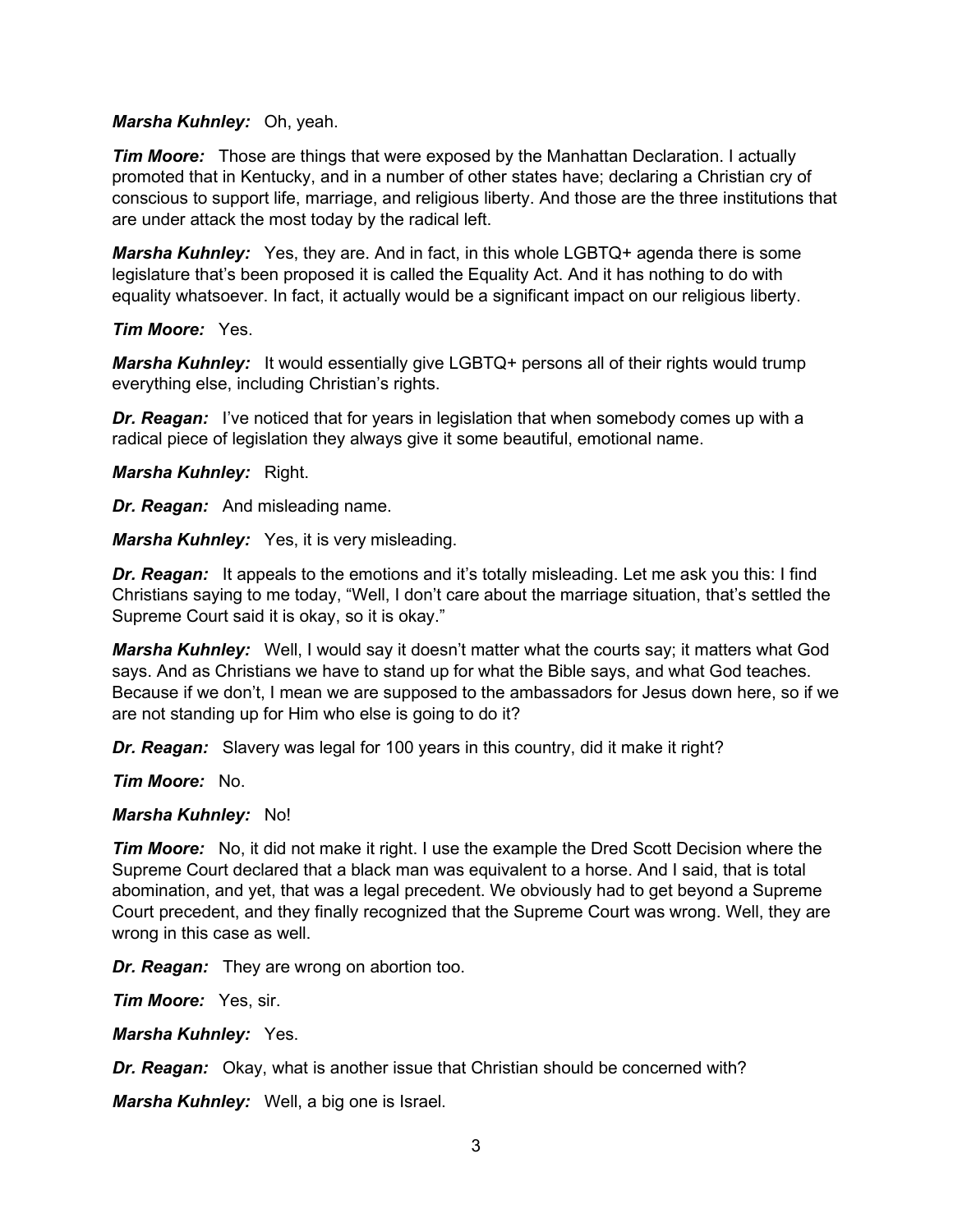*Dr. Reagan:* Hey, that is one of my favorites.

*Marsha Kuhnley:* Yeah.

*Dr. Reagan:* Go for it.

*Marsha Kuhnley:* So, I think a lot of people in the United States think that we shouldn't care about other countries, you know they want to focus internally. But Israel is a huge part of God's plan, and it is very important for us as Christians to understand that God has a heart for Israel. And the Bible says that people who bless Israel will get a blessing, and people who don't get a curse instead. So, we need to understand what that means. If we elect politicians who are not going to act favorably to Israel that's going to have a consequence on us here in the United States as well.

*Dr. Reagan:* It certainly has, yes.

*Dr. Reagan:* Absolutely, God means what He says on that. And I just can't emphasize that strongly enough. And yet, in this country today we have all the quote on quote "progressives" turning against Israel saying, that Israel is a Nazi state. Saying that Israel discriminates. That Israel has apartheid. And all of those are lies, absolute lies.

*Dr. Reagan:* Yeah.

*Tim Moore:* Yes, they are.

*Dr. Reagan:* But as Goebbels said, "If you repeat that lie often enough, and make it big enough, people will start to believe."

*Marsha Kuhnley:* People will believe it.

*Dr. Reagan:* So, what does the candidate say about Israel? Alright, you've got gun rights in here.

*Marsha Kuhnley:* Oh, yeah. Yeah.

*Dr. Reagan:* Second Amendment.

*Marsha Kuhnley:* Yes, so, a lot of people would argue, or believe that Jesus is like this gentle Jesus. Right? They consider Him the baby in the manger, and they don't think that He would be an advocate for gun rights. Well, that is just one aspect of Jesus I would say. In the New Testament we learn that Jesus essentially defended what He needed to. So, when He approached the Temple, and there were all these money changers in the Temple that had no business being there, He got out a whip, and He drove them all out of the Temple. Right?

*Tim Moore:* Jesus, meek and mild drove out the money changers?

*Marsha Kuhnley:* He did. He did. Right. So, I essentially explain in the book that Jesus would be an advocate for gun rights and protecting what you need to.

*Dr. Reagan:* Well, Christians should be very concerned about that because if you know anything about modern history, you know that totalitarian regimes go after two things, they go after Bibles and guns.

*Marsha Kuhnley:* Yeah.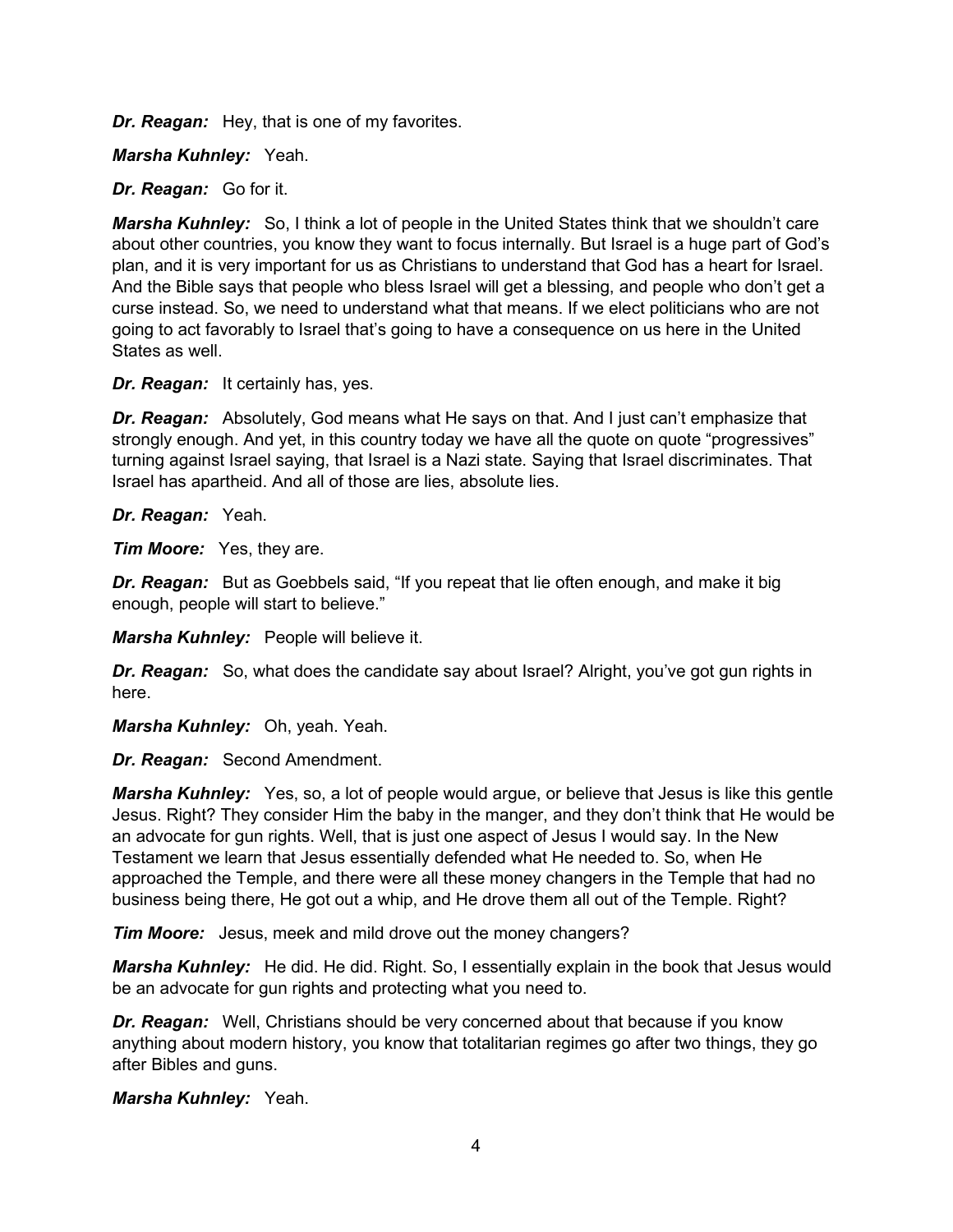*Dr. Reagan:* Get rid of the Bibles, get rid of the guns, and the people are helpless, and now we can tell them what to do.

## *Marsha Kuhnley:* Yes.

*Tim Moore:* And really it's not just to defend our own property, our own rights, we have a responsibility, government indeed has a responsibility, to defend the defenseless, the innocent, and so to stand in the gap, so to speak, be watchmen, and to be ready to defend all those other rights, especially religious liberty in this land. So, the Second Amendment guarantees that we can protect all the other rights, given to us not by government but by God, until this point respected by government, sometimes not so much lately.

*Dr. Reagan:* You know with this recent pandemic scare there were so much trampling of constitutional rights by governors who were legislating, although they are not legislatures. And telling people they can't meet, and they can't do this, and they can't do that. And one mayor I believe it was they said, "Well, what you said is a violation of the Constitution." And he said, "Well, that's above my paygrade."

*Tim Moore:* Yeah, above my paygrade. Well, a governor, excuse me the Mayor of New York City threatened churches that if they did not abide by his dictates he would close them down permanently. Now, he has no authority to do that. That is grossly unconstitutional.

*Dr. Reagan:* One of the governors that's held out the longest on opening things up. They said, "When are you going to open things up?" He said, "When you prove to me that you can responsible I will return your rights."

## *Marsha Kuhnley:* What?

**Dr. Reagan:** Our rights don't come from government, they come from God. Government is supposed to protect those rights.

**Tim Moore:** I will share with you a concern that I have that even Christians can be deceived in the times such as this pandemic. I was talking to a lady just recently who was expressing concern over some of our criticisms of various governors. And she's a Christian, said that she obviously believes in the Word of God. And I said, "Well, the most important issues to me when I consider any elected official is their position on life, their position on religious liberty, and their position on marriage, honoring the God sanctioned relationship between a man and a woman." She said, "Oh, yes, all those are the most important." I said, "Then why would you be upset?" She said, "Well, I just feel that these governors who are trying to make all these dictates they are just trying to protect us all."

## *Dr. Reagan:* I feel?

*Tim Moore:* And I said, "Well, mam your feelings can be so misleading. Obviously, Jeremiah himself says, that the heart is more deceitful than all else."

## *Marsha Kuhnley:* Exactly.

*Tim Moore:* And I said, "You are being deceived by sometimes feeling. If you understand and you agree that those issues are more important then what else matters?" She said, "Well, I know, but I just feel that we should follow the dictates." And it was back to the emotional appeal. And we as Christians have to avoid being deceived.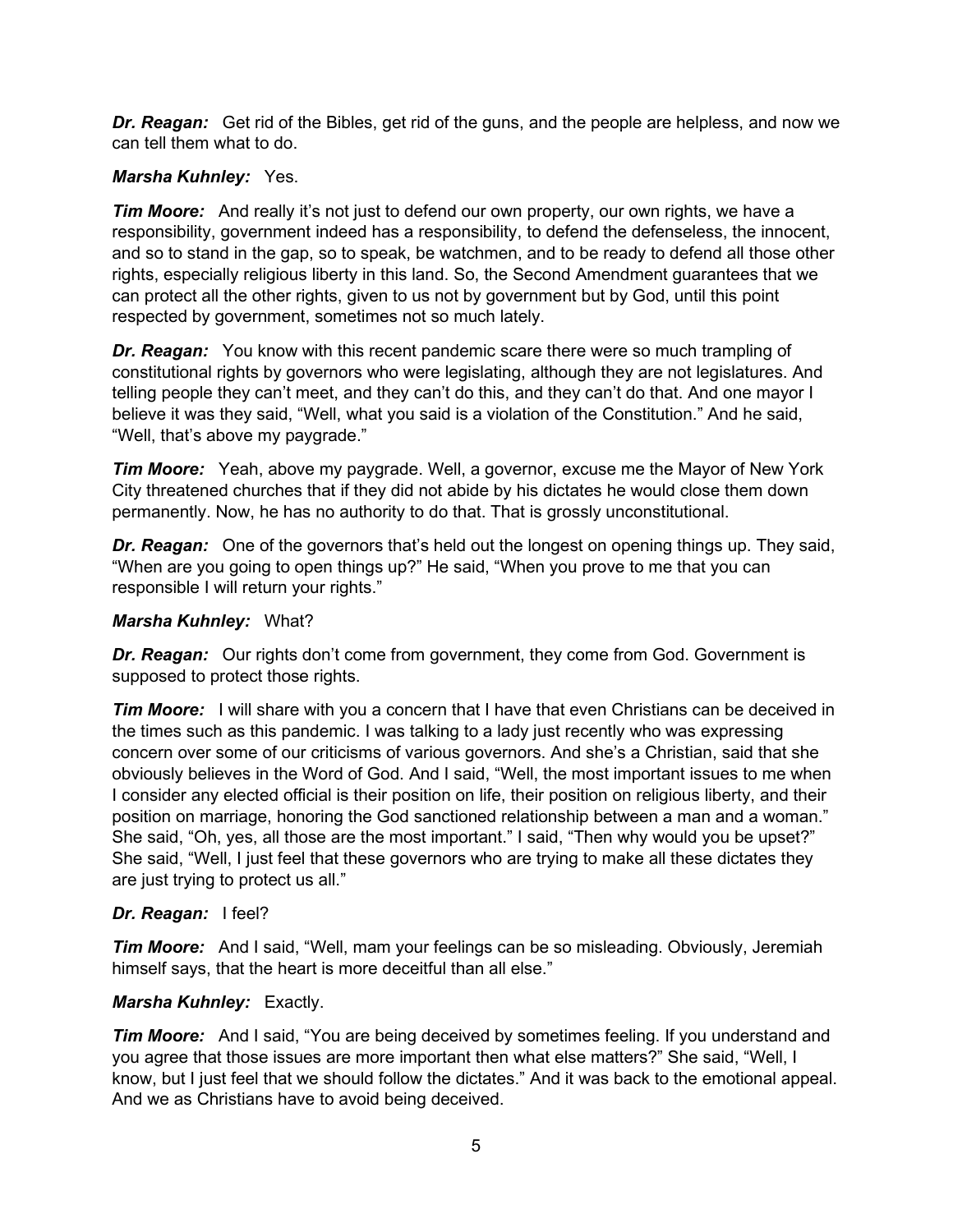#### *Marsha Kuhnley:* Yes.

*Tim Moore:* What is your thought regarding the deception that is paramount, and rampant in our world today?

*Marsha Kuhnley:* Well, the Bible tells us that before the Tribulation, actually during the Tribulation deception is going to be rampant. God actually sends strong delusion. And we can see it today. I think that now more than ever it very important for Christians to read the Bible, and know what God's Word says, so that you can act your faith out into the world.

*Dr. Reagan:* You've really touched on the problem there because we have a famine of the Word in America today.

*Marsha Kuhnley:* Yeah.

#### *Tim Moore:* Yes, we do.

*Dr. Reagan:* The average person has no idea what's in the Bible. They haven't read the Bible. They don't read it. I'm talking about average Christians. And so many pulpits today are preaching self-help lessons, pull yourself up by your own bootstraps, have a good positive attitude, modern psychology, instead of teaching the fundamentals of God's Word. Why, for example, the virgin birth is essential to the deity of Jesus, and the resurrection, and everything. The average Christian-- Walter Martin was the greatest expert on cults ever produced in modern history in Christianity. And he once made the comment he said, "The average Jehovah's Witness can turn the average Christian into a pretzel in two minutes, because they know what they believe and they know how to prove it, and the average Christian doesn't even know what He believe."

*Tim Moore:* That's so sad.

*Marsha Kuhnley:* That is sad.

*Dr. Reagan:* Well, you've got another issues here and that's drugs. What's the issue?

*Marsha Kuhnley:* Oh, sure. Well, a lot of Christians think that it is okay to legalize drugs. So, we see around the country and in a lot of states that they're passing legislation to legalize marijuana for example.

*Dr. Reagan:* And what will be next?

*Marsha Kuhnley:* Oh, who know what will be next, right? It could be anything. But yeah, as Christians we need to realize that Satan wants to attack us from any number of ways. And if he can attack our ability to reason, and think clearly, we need to prevent him from being able to do that.

*Tim Moore:* Absolutely.

*Dr. Reagan:* Another issues you've got here is a real hot button, climate change.

*Marsha Kuhnley:* Oh, oh, yes. So, a lot of people today think that essentially that the climate is out of control, and that humans have the ability to do something about it. Right? And the Bible teaches something quite different. We know that God created the world and everything in it, and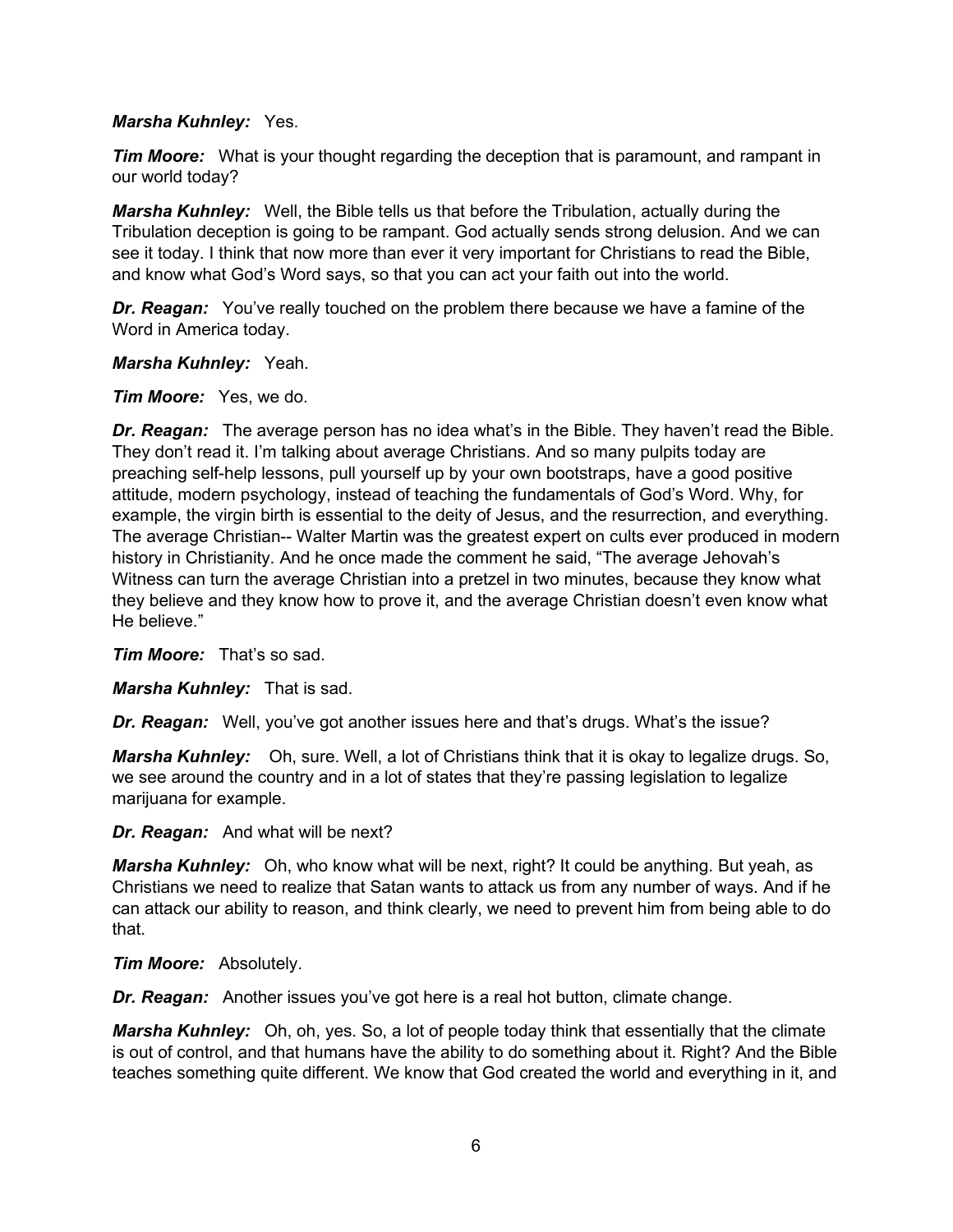that God is in perfect control of His creation. And that means that God is controlling the hurricanes, and the earthquakes and the famines, and all of these things.

*Dr. Reagan:* He has control of the weather.

*Marsha Kuhnley:* Exactly. God controls the weather. So, we shouldn't be so arrogant to think that humans can impact it. God uses the weather for any number of things. In the Bible He uses it oftentimes to bring people to Him.

*Tim Moore:* And He declared that that would be one of the signs pointing to the end times, is the increase of natural calamities whether hurricanes, or storms, earthquakes, all of those things would be increasing in frequency and in intensity. And that is what we are witnessing.

**Dr. Reagan:** I always get tickled about this climate change anyway because they talk about well, what we got to do is get rid of all the CO2 in the atmosphere, you know. And 90% of that is produced by the ocean, the amount produced by man is almost negligible.

#### *Tim Moore:* Right.

**Dr. Reagan:** But, if they really push that it gives them control over society, because then they can say to an industry, well you've got to pay a special tax because you are producing too much CO2 or whatever.

*Tim Moore:* It's already happened, that has already happened.

*Dr. Reagan:* So, you go through a whole lot of issues here. And you have a chapter entitled: "Whose Responsibility is it?" So, what is that all about?

*Marsha Kuhnley:* Yeah, a lot of people wonder whose responsibility is it to take care of the homeless for example. Is it the government's responsibility to have social programs, build houses for the homeless, to make sure that they are fed every day? So, in that particular chapter I discuss that no, it is not the governments responsibility. In the Bible God is clear that its each individuals' persons responsibility to take care of their family and their friends.

*Dr. Reagan:* Amen. Amen. Well, Marsha that reminds me of a very good example of that. In 1900 we had the greatest natural disaster in the history of the United States, and that was the Galveston Hurricane that killed 6,000-10,000 people, the water just completely went over the island. And when it was over with, there was no federal aid. There was no state aid. What happened was the survivors got together, they organized into groups. One group gathered bodies. Another group took them out and dumped them into the sea for several days, but they kept washing up, so they started burning them. Another group started raising the level of the island by bringing in dirt. Another group took all the debris and burned it. Another group started building a sea wall. They did all this on their own.

## *Marsha Kuhnley:* Yes.

*Dr. Reagan:* And yet, when Hurricane Katrina occurred everybody stood in the water and said, "When is the government going to come get us? When is the government going to come help us?"

*Tim Moore:* I'm reminded in World War II, even as the United States Army was marching across Europe, they had disdain for villages that refused to even clean up their own debris and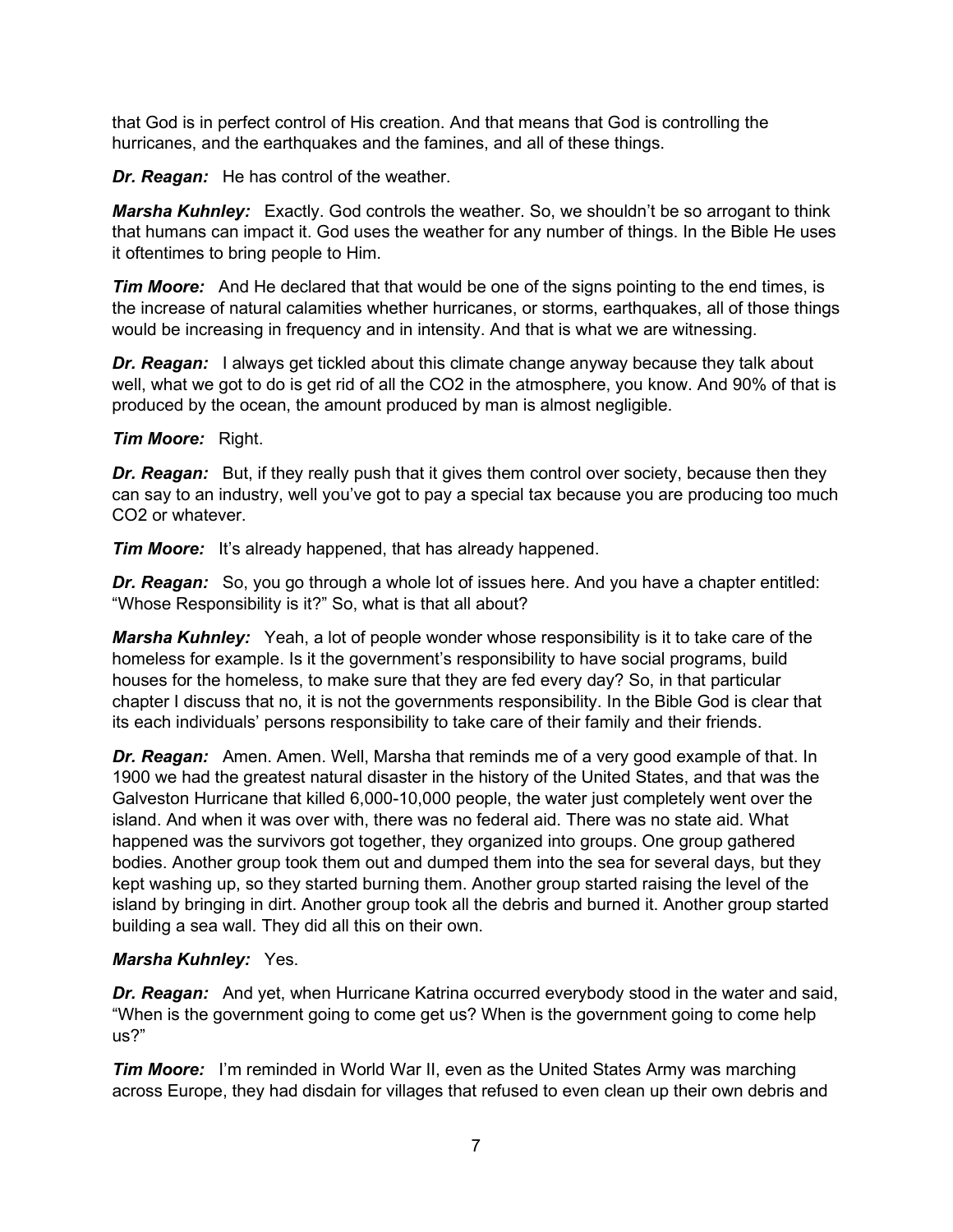just said, "Well, when is somebody going to come and clean up our debris?" And yet, we've arrived at that. One of the things that is striking to me, Marsha, is talking about some of these issues and how have we gotten to where we are today? We are like the frog in a pot that the water has been getting hotter and hotter, and now it's boiling, and people say, "Oh, my goodness, well how did we get here?" And I remind them that the Lord had a message to the church of Thyatira in Revelation. As a matter of fact in chapter two He dictated a letter to the church there in Thyatira and he said, "I have this against you, that you tolerate." And of course, what they tolerated was a particular woman who called herself a prophetess, and yet, was leading people astray. And this principle I believe applies to us today, as now  $21<sup>st</sup>$  Century Christians, but how much have we been tolerating that is absolutely abominable in the eyes of God, and has led our nation and our society astray, and now we find ourselves boiling in a sea of deception. It's just tragic and we've tolerated too much, and we need to start speaking out.

*Marsha Kuhnley:* I agree. I think it's really hard because a lot of people just don't want to stand up because it takes effort.

*Dr. Reagan:* And we're told to stand up.

*Tim Moore:* Exactly.

*Dr. Reagan:* To be salt and light.

*Marsha Kuhnley:* Exactly. On the cover of the "Election Omen" I have a knight wearing armor because the Apostle Paul speaks about us wearing the armor of God. And he goes through all these things that we need to suit up in. And we have to just realize that we are living in the end times and its not going to be easy, but God has called us to stand up.

*Dr. Reagan:* Well if Christians don't speak out for righteousness no one is.

*Marsha Kuhnley:* Exactly, no one will.

*Dr. Reagan:* And I've got to hurry here for a moment because the title of your book is the "Election Omen." Could you very quickly summarize what that means.

*Marsha Kuhnley:* What's the omen? Sure, so in the book I explain that the Bible has given us a pattern that we can apply to today, essentially. And it is essentially what happened to the nation of Israel if we look at them.

#### *Dr. Reagan:* Yes.

*Marsha Kuhnley:* Just over time their kings started out really well. So, like King David he was considered righteous, he obeyed God. But then they kind of went through these cycle of kings where they would start to do something wicked like Solomon.

*Dr. Reagan:* And a whole evil bunch, then come back to a good one.

*Marsha Kuhnley:* Exactly. They would get a good one.

*Dr. Reagan:* Like going in a circle.

*Marsha Kuhnley:* And then they would progress a little worse. And then they'd get a good one, and then they'd progress even a little worse, right? So, I illustrate with the "Election Omen"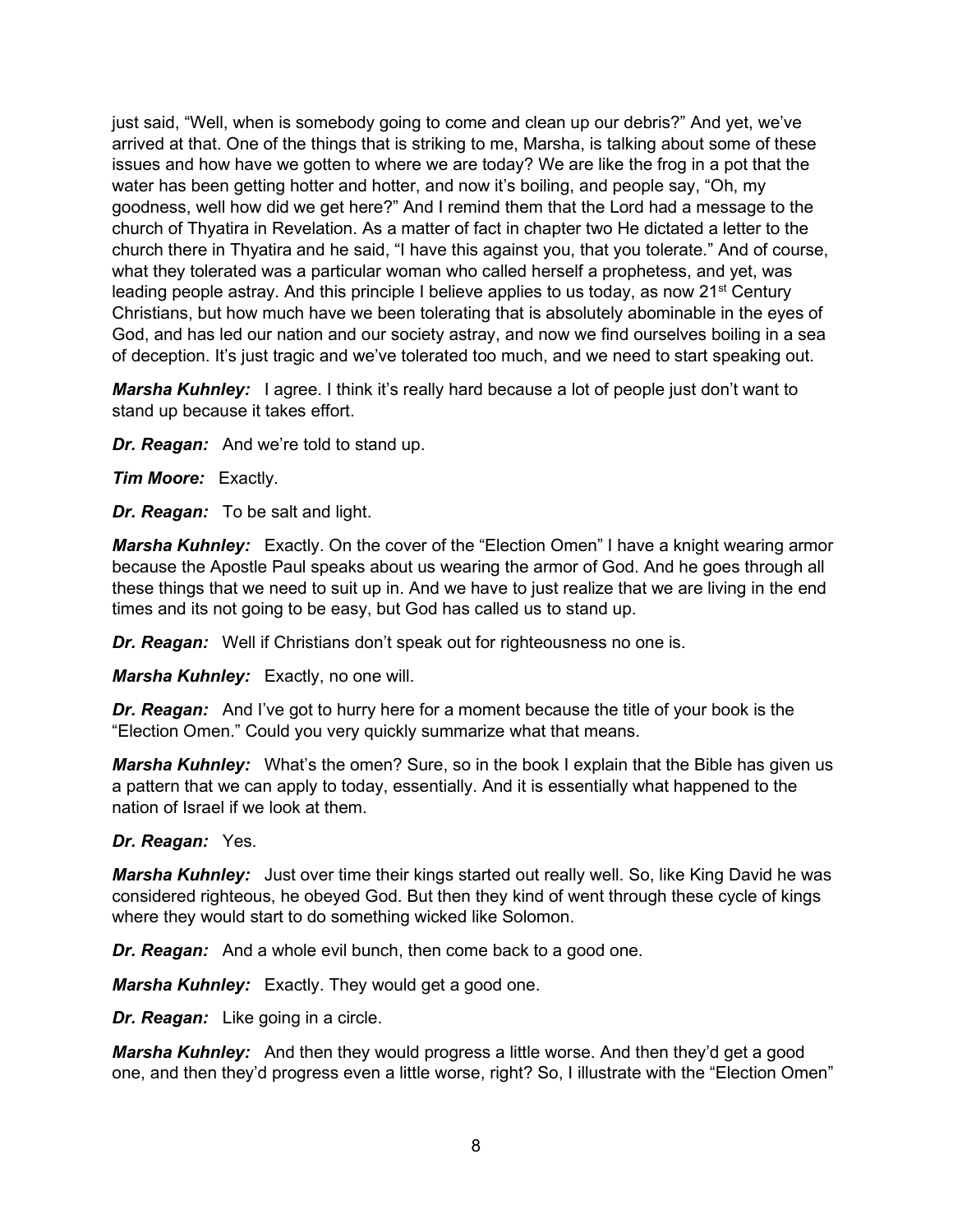that essentially the United States has been in this same kind of cycle where we've kind of had good leadership--

*Dr. Reagan:* So, overall, you are saying even though there were good kings from time and time, they were going down like this.

*Marsha Kuhnley:* Yes, we are getting closer and closer to--

*Dr. Reagan:* To overall descent.

*Marsha Kuhnley:* --to the reign of the Antichrist, where we have the essentially Satan reigning on the planet.

*Tim Moore:* Yes. Well, I've actually challenged people because folks are saying, "Well, how can I know who to vote for because I don't like this candidate, I don't like that candidate." And I've said, "What if you lived as many of our Christian brothers and sisters around the world do today in a nation where there was no Christian candidate for office? There are large nations where you have either a Hindu or a Muslim as the primary candidates for Prime Minister or President. Who should a Christian vote for? If you say well, "I can't vote for either one of those because they are not Christian, and just sit out." Well, you are not engaged. You are going to end up with probably the worse option. So, I've challenged people to think, "Who would you support?" And obviously the candidate that those brothers and sisters would have to support with their vote would be the one that would reflect most closely Christian principles or at least would honor and respect Christians and their exercise in their faith, even in that non-Christian country. Well, folks, we live today in a non-Christian country, I say, and so, don't be deceived we are the minority. But our votes are important to try to help impact who has sway over our government that will respect Christian principles, Christian policies, and obviously the freedom of Christians to exercise their religion as the Lord has called us to do.

*Marsha Kuhnley:* Yeah, I agree. I think that people need to realize we are not going to find the perfect candidate. You are looking for Jesus at that point. Right? And He's coming.

*Tim Moore:* He is.

*Marsha Kuhnley:* But until then we have to just picked someone, like you said, aligns with the biblical principles as close as we can get.

*Dr. Reagan:* There you go.

*Marsha Kuhnley:* And honestly, you have to have a redline, and I talk about the redline in the "Election Omen" just make a list of the issues that are most important to you biblically. And for example, for me it is abortion, so that's my redline, the candidate has to be pro-life. And then go down from there.

*Dr. Reagan:* If they are pro-life they are going to line up on the other issues anyway.

*Tim Moore:* They certainly will.

*Marsha Kuhnley:* They should. They should.

*Dr. Reagan:* You know before the 2016 election one of the candidates was Ted Cruz our United States Senator here in Texas. And we had his father on this program, a remarkable man. Grew up in Cuba. Was arrested by Castro. Was horribly tortured. Finally escaped. Got on a boat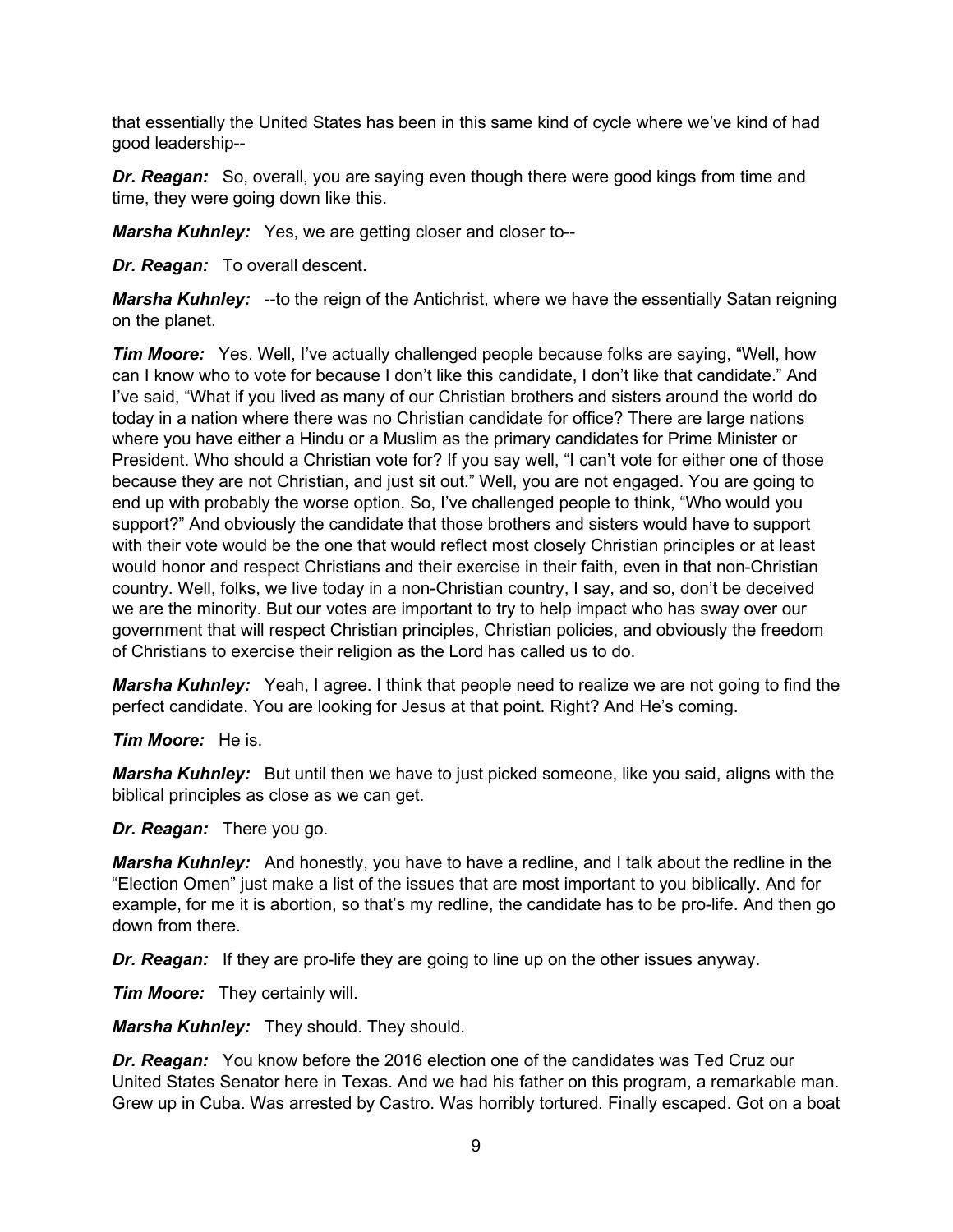and came to the United States. Arrived here with 25 cents in his pocket. Went to work in a restaurant in Austin, Texas. And started to the University of Texas and got a degree while working at the restaurant. That is Ted Cruz's father. And we asked him, "Do you have any guidelines for how a Christian should vote?" And he said, "Yes." And he pointed us to Exodus 18:21, says, "You shall select," speaking to Moses, "out of all the people able men who fear God, men of truth, and those who hate dishonest gain." So, people who are not looking for bribes. People who are men of truth, and men who fear God.

## *Tim Moore:* Yes.

*Dr. Reagan:* Sounds like a good line up to me.

# *Marsha Kuhnley:* Good plan.

*Tim Moore:* It certainly does. Yeah, I've actually advocated that same verse, because as people have a choice, it is pretty clear when you look for someone. And today, obviously, we have and men and women who stand forward for being elected. But fearing God and prioritizing a respect for His Word is the most important thing. And it's typically a very sharp contrast between two candidates, and the platform that they support based on the vow they make. And people need to understand this, when a candidate runs for office in Kentucky, and every other state that I'm aware of, they actually to sign a form that says they promise, they make an oath, to support all the platform policies of their political party. So, even if they say, "Well, I'm pro-life." Well, really? Your party is absolutely opposed to life. "Well, I'm pro-marriage." Really, your party is opposed to marriage. "Well, I'm Christian." Really your party has voted in its platform to remove God from any responsibility or respect even in our nation. And that's the party you are aligned with. So, you have made an oath to support their policies, and their platforms. And obviously the choice becomes very stark in my mind.

*Marsha Kuhnley:* Yes, it is. I have a chapter in the book where I share a lot of statistics on Christians, and the party that they align with. And you are right, Tim, one of the parties, the Democrat Party in particular has removed God from their party platform. And statistics show that Atheists, and Agnostics are the voters who align with the platform for the Democrat Party. Now, us as Christians we need to be mindful and knowing what our unbelievers are supporting, because we do not want to support the same things that the unbelievers support. I would suggest that if you are a Christian, and you've been aligned with the Democrat Party, you really need to look at their platform and realize that that party is now the anti-God party, and you should walk away.

*Tim Moore:* Yeah, they've left the Christian fold, even though some Christians are reluctant to.

*Dr. Reagan:* And they readily admit it.

*Marsha Kuhnley:* Yeah. They certainly do.

# **Closing**

*Tim Moore:* Welcome back to Christ in Prophecy. Today we've had Marsha Kuhnley, and we've been discussing her excellent book, "The Election Omen" and why your vote matters. Marsha, look into that camera and tell us how we can get a copy of this excellent book.